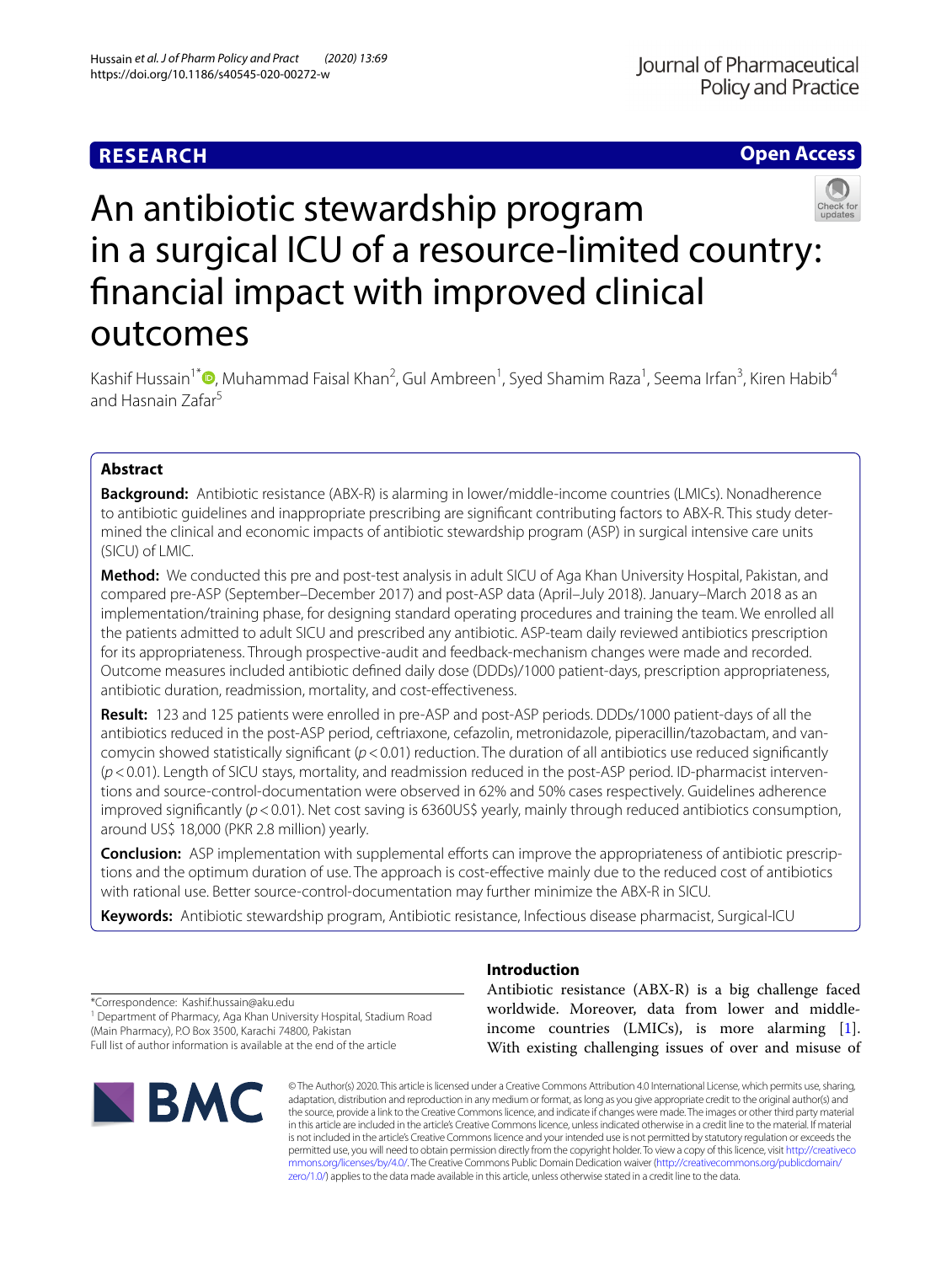antibiotics, deprived sanitation, and infection control practices along with inadequate vaccination are all contributing to increasing the rate of multi-drug resistant infections in LMICs  $[2]$  $[2]$ . The inappropriate use of antibiotics is a critically signifcant however modifable contributing factor for ABX-R [[3\]](#page-8-2). Studies from developed countries have reported up to 50% of antimicrobial use as inappropriate  $[4, 5]$  $[4, 5]$  $[4, 5]$  $[4, 5]$ . Therefore, for improved antibiotics use in hospitalized patients, the antibiotic stewardship program (ASP) has been developed in 2007 and further updated in 2016 by Society for Healthcare Epidemiology of America (SHEA) and Infectious Diseases Society of America (IDSA)  $[6]$  $[6]$ . The cornerstone of the ASP is appropriate antibiotics selection and optimization of their doses and duration to ensure the best clinical outcomes, minimal efect on subsequent ABX-R, and toxicity to the patients  $[7, 8]$  $[7, 8]$  $[7, 8]$  $[7, 8]$ . The reports of developed countries and the pediatric intensive care unit (PICU) of our hospital had proposed that implementation of ASP can be an efective approach in combating the emergence of ABX-R [[9](#page-8-8), [10\]](#page-8-9).

There are several advantages of ASP including the reduction in hospital length of stay, optimized treatment duration without increased mortality rate, and lower antimicrobial colonization and resistance [[11\]](#page-8-10). In contrast, less is evaluated about the cost-efectiveness of hospital ASP [[11](#page-8-10), [12\]](#page-8-11). Evaluation of this aspect is highly important in the perspective of the fnancial beneft of ASP in developing countries through minimizing ABX-R. Several studies have been published on ASP implementation in intensive care units (ICUs) and reported signifcant improvement in antibiotics consumption trends [[13–](#page-8-12)[15](#page-8-13)]. Additionally, the judicious start of appropriate antimicrobial agents at a suitable time has been established to decrease disease severity and deaths, as in the case of sepsis, the timely start of antibiotic therapy is as important as the selection of antibiotics [[16](#page-8-14)]. Usually, there are several reasons for using antibiotics in ICUs due to the high admission rate of sepsis (community-acquired or healthcare-associated) and as postoperative care prophylaxis, and all this leading to antibiotic resistance in critically ill patients [[17\]](#page-8-15). However, adherence of medical practitioners with evidence-based guidelines of antibiotics had been strongly associated with improved patient progress and overall health outcome [[18](#page-8-16)]. In addition, a number of studies have reported improved patient outcomes in terms of reduced risk of postoperative wound infection with the use of surgical antibiotic prophylaxis as per recommended guidelines [\[19–](#page-8-17)[21\]](#page-8-18).

Recently published studies have shared the high frequency of inappropriate antibiotics use [\[22](#page-8-19)] and inefective ASPs in the hospitals of Pakistan with an inadequate multidisciplinary approach and lack of involvement of clinical leadership and trained individuals [[23\]](#page-8-20). Furthermore, considerable challenges and resistance are faced in the actual clinical implementation of ASPs. Thus, the success of ASP may vary in different settings. There are fears among the frontline staff that ASP may lead to the delayed prescription of "potent" antibiotics, subsequently, high risk of developing septicemia, ICU admissions, prolong hospital stay, and mortality. Financial consideration, especially in the LMICs, is another important hurdle to implement ASP as it involves a signifcant human cost to run the program.

However, despite all the fnancial limitations, we intervened to implement ASP in an adult-SICU with administrative arrangements by the hospital administration to evaluate the feasibility of implementing ASP, the costefectiveness, and clinical impacts in a tertiary care hospital of Karachi, Pakistan.

# **Methods**

### **Study design, settings, and duration**

The impact of ASP implementation on predefined outcome measures was evaluated in the adult SICU of Aga khan university hospital (AKUH), a teaching tertiary care hospital in Karachi, Pakistan, and associated with Aga Khan University. The AKUH is catering to a large metropolitan city of a country with a population of 14.91 million.

We conducted a single-center quasi-experimental study and compared four-months (September to December 2017) of pre-ASP data with four-months (April–July 2018) of post-ASP data [\[24\]](#page-9-0). With three months (January to March 2018) as the implementation/training phase. During this phase, all the standard operating procedures (SOPs) for ASP were designed. The study protocol was approved by the institutional Ethical Review Committee (ERC) and waived the need for written informed consent for this retrospective study.

# **Sample size and population**

The sample size was calculated using PASS version 11 by considering the appropriateness of antibiotic use as a primary outcome. Literature suggested that after ASP driven intervention, the appropriate use of antibiotics for surgical prophylaxis improved from 78.1 to 88.4% [\[25](#page-9-1)]. We assumed a 15% increase in the appropriate use over the time with implementation of ASP in our SICU. To detect this diference sample size of 115 subjects required at each time point at alpha 5% and 80% power. All the patients admitted to adult SICU during the study period and prescribed any antibiotic for surgical prophylaxis or perceived clinical infection were included in the study.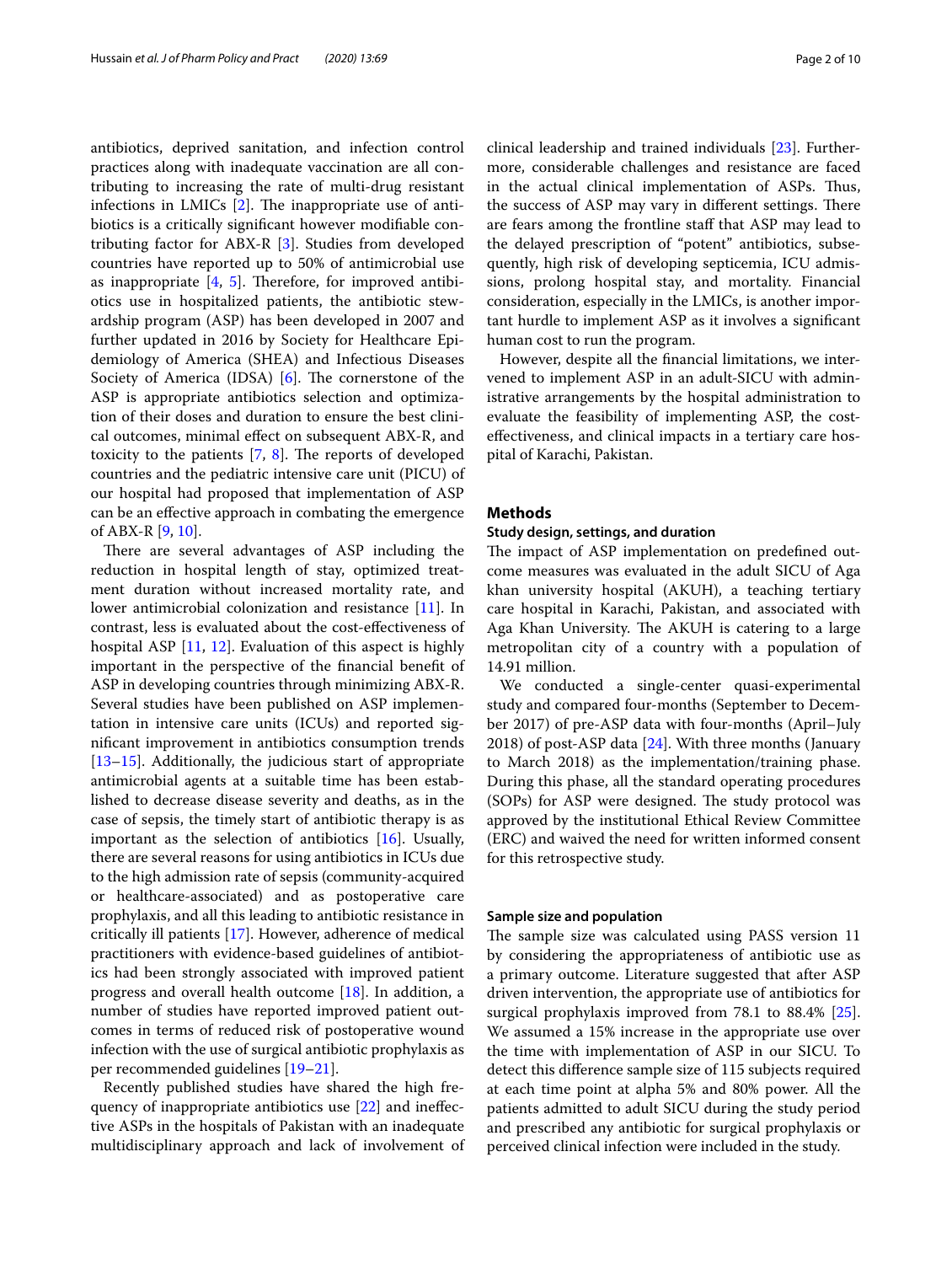# **Date collection**

Data was retrieved retrospectively, for patient demographics, comorbidities [\[26\]](#page-9-2), antibiotics indication, surgical-specialty, and appropriateness of antibiotics prescriptions from the patient record of daily progress notes, observation charts, pathological, radiological, and microbiological reports. All the data was collected by infectious disease pharmacist (ID-Pharmacist), with the help of microbiologists, physicians, and nurses. All data collected on a structured data collection sheet. The online pharmacy system was used to verify the data of antibiotics therapy including the initiation date/time, route, dose, and total duration of therapy. Readmission and mortality data were retrieved from the SICU unit record datasheet.

To evaluate the economic impact, data was collected about the antibiotic's prescription numbers, the number of unplanned readmissions, the cost of antibiotics, the direct and indirect cost of running ASP in the SICU. The per-hour cost of physicians, pharmacists, and nurses was noted from their monthly salary slip. In the case of readmission, none of the pre-ASP intervention phase patients was planned to include in the post-ASP intervention phase.

## **Implementation of ASP**

*A multidisciplinary team and hospital administrative support* A multicomponent and multidisciplinary team driven ASP was implemented in 9 bedded open-multidisciplinary adult-SICU of AKUH in April 2018. ASP was introduced with the collaboration of pharmacy, surgery, critical care, infectious disease, and microbiology departments. Accordingly, the team members of this program were intensivist, infectious disease (ID)-trained pharmacist, and critical care nurse. Moreover, a microbiologist, an ID-physician, and a fellow were specially assigned from their respective departments after making SOP to take the agreement of all the stakeholders. Basically, ASP was led by an intensivist and ID-trained pharmacist. Administrative support was provided by the heads of all mentioned departments and hospital management in terms of workflow rearrangement and manpower redeployment to maintain the sustainability of the intervention. ASP implementation in SICU was approved by the hospital's chief executive officer.

# *Prior authorization for restricted drugs*

A restricted antimicrobials policy already implemented in the AKUH which requires approval from ID pharmacist/fellow. Restricted antibiotics include linezolid, tigecycline, fosfomycin, co-trimoxazole, and caspofungin, while colistin requires approval after 72 h. The common perioperative antimicrobials used in our SICU are cefazolin, ceftriaxone, and metronidazole. For postoperative complications, empirical antimicrobials are used which include, piperacillin-tazobactam, meropenem, imipenem, vancomycin, and colistin.

### *Prospective‑audit‑with‑feedback*

During the ASP team round in SICU, the team reviewed the antibiotics prescription appropriateness and sourcecontrol-documentation. Infectious disease physicians ofered feedback on antibiotics prescriptions and microbiologists shared antimicrobial susceptibility patterns for appropriate antibiotic selection for diferent pathogens. Through prospective audit and feedback-mechanism changes were made and recorded on the structured data collection sheet by the pharmacist. Other ASP principles such as intravenous (IV) to oral (PO) conversion, deescalation of empiric therapy based on culture results, and antimicrobial optimization were used to make recommendations to improve "appropriateness". Antimicrobial optimization involved recommendations to improve the drug, dose, or duration of the antimicrobial based on patient characteristics, causative organism, site/type of infection, and pharmacokinetic/pharmacodynamics characteristics. Potential interventions of pharmacist and recommendations of the ASP team were then documented on patient progress notes.

# *Supplemental eforts*

Along with the main intervention of ASP, some supplemental eforts were the part of this program, such as training of ID-specialist pharmacist, educational sessions for physicians, and source-control-documentation by the surgeons. Based on AKUH's developed antibiotics guidelines, diferent interventional strategies were used to implement ASP. These local guidelines describe the optimal choices of antibiotics along with doses and duration in treating infections. Training sessions were conducted to update SICU surgeons about the latest development in institutional antibiotic guidelines for adult surgical patients and they were also involved for the antibiotics follow up even when patients shifted from SICU.

Over the weekend and public holidays, the intensivist was responsible to take advice from the ASP team through telephonic communication. Infection control and prevention measures were strictly followed by the health care providers, such as contact isolation and hand hygiene.

# **Outcome measures**

The outcome measures of this study included specific antibiotic DDDs/1000 patient-days in the stewardship period, appropriateness of antibiotic prescriptions, mean duration of antibiotic, unplanned readmission, and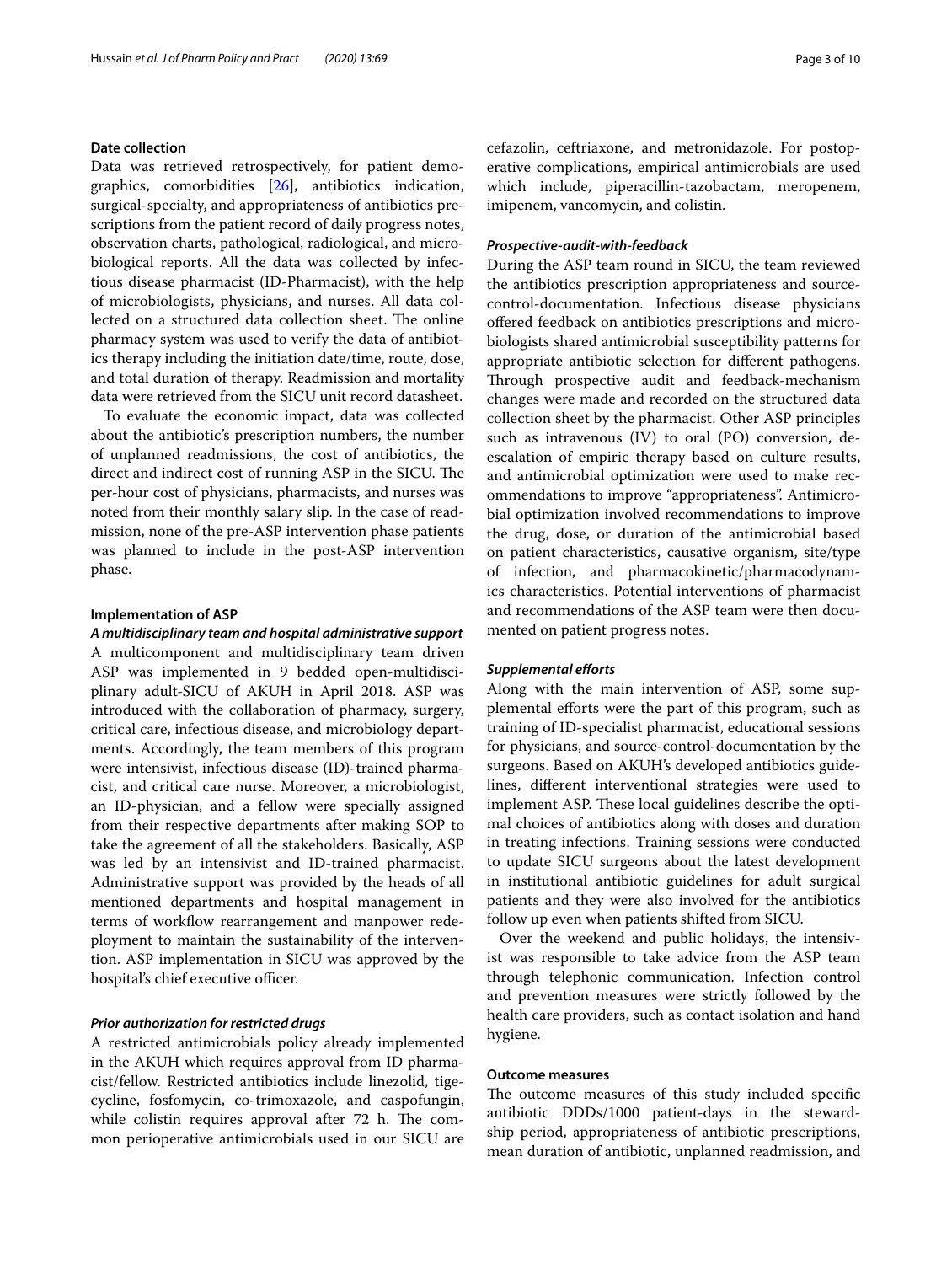mortality within 30-days of discharge from SICU and cost-efectiveness.

### **Operational defnitions**

Defned daily dose (DDD) is the assumed average maintenance dose per day for a drug used for its main indication in adults. DDD is calculated by the following standard formula ([27](#page-9-3)).

relevant clinical variables, start and stop date of antibiotics, recommendations, compliance of ASP was analyzed using STATA version 15 (STATA Corp, Texas). To compare DDDs/1000 patient-days and mean duration of antibiotics and other parameters of pre-ASP and post-ASP the independent sample t-test and Mann–Whitney test were used for normally and not-normally distributed continuous variables, while  $\chi^2$  was used for categorical

DDD/1000 patient days = total consumption (gram or milligram) of drug/WHODDD patient days∗1000

Patient days  $=$  Number of days  $*$  occupancy (number of patients).

Mean duration is defned as the mean days that a patient received antibiotics during the study period. Source-control-documentation is defned as the postsurgery documentation of infection source control by the surgeons. Source control involves all actions undertaken to eradicate the infection source, reduce the bacterial inoculum, and restore normal physiologic function through correcting anatomic derangements [\[28\]](#page-9-4). Clinical indications for antibiotics in SICU are further divided into prophylactic antibiotics use for 24–48 h, empirical antibiotics therapy of 5–7 days for a post-operative complication, and targeted therapy of antibiotics in case of culture-proven infections [\[29](#page-9-5)].

Unplanned readmission in SICU was defned as readmission within 30 days after discharge. Patients were followed through the hospital admission record. In case of no readmission record found in our hospital, then on the 31st day of discharge patients were followed up by the study pharmacist on the provided contact number, to know about the readmission in any other hospital. Mortality within 30-days of discharge from SICU was monitored. For this purpose, patients were followed up by the study pharmacist on the provided contact number on the 31st day of patient discharge from the hospital. The record of readmission and mortality was maintained in the SICU ward record datasheet in both the phases. Appropriateness of antibiotic prescriptions was checked through monitoring (i) selection of right antibiotic/antibiotics to target pathogens (ii) use of most optimum doses (iii) blood levels concentration monitoring (iv) drug-interactions and (v) de-escalation /discontinuation (stop or change of the drug based on defnitive diagnosis after 48-h [\[8](#page-8-7)].

# **Data analysis**

The mean  $(\pm SD)$  was calculated for continuous variables while categorical variables were presented as frequencies. All the recorded data related to basic demographic, variables. The variables were significant at  $p < 0.01$ .

# **Results**

A total of 123 patients enrolled in the pre-ASP period and 125 patients in the post-ASP period. Patients in both groups had an insignifcant diference in the median age, gender, comorbid conditions, clinical indications for antibiotics, and surgical specialty involved (Table [1\)](#page-4-0). None of the pre-ASP phase patients was there in the post-ASP phase.

Table [2](#page-5-0) shows ceftriaxone, cefazolin and metronidazole were the most used prophylactic antibiotics. Carbapenem, piperacillin/tazobactam, vancomycin, and colistin were the most used empirical and therapeutic antibiotics. DDDs/1000 patient-days of all the antibiotics reduced in the post-ASP period, statistically signifcant reduction was found in ceftriaxone, cefazolin, metronidazole, piperacillin/tazobactam, and vancomycin. In the pre-ASP phase, ceftriaxone had DDD/1000 patient-days $=450$ that reduced to 120 and for cefazolin 228/1000 patientdays reduced to 60/1000 patient-days. The duration of all antibiotics was reduced significantly  $(p<0.01)$ . In addition, the length of stay in SICU, the number of unplanned readmissions, and mortality reduced in the post-ASP period but statistically insignifcant.

Table [3](#page-5-1) demonstrates that the duration of therapy (>5 days) was found in 76% of patients in the pre-ASP phase while only 14% of patients in the post-ASP phase. The selection of antibiotics as per guidelines also improved significantly  $(p < 0.01)$  in the post-ASP phase. While Source-control-documentation by surgeons and ID trained pharmacist involvement was not present in the pre-ASP phase. In the post-ASP phase, pharmacist interventions were made in 62% cases and source-control-documentation by surgeons was completed in 50% of patients. Table [4](#page-5-2) summarized the signifcant improvement in all the parameters of the appropriateness of antibiotic use in the post-ASP phase.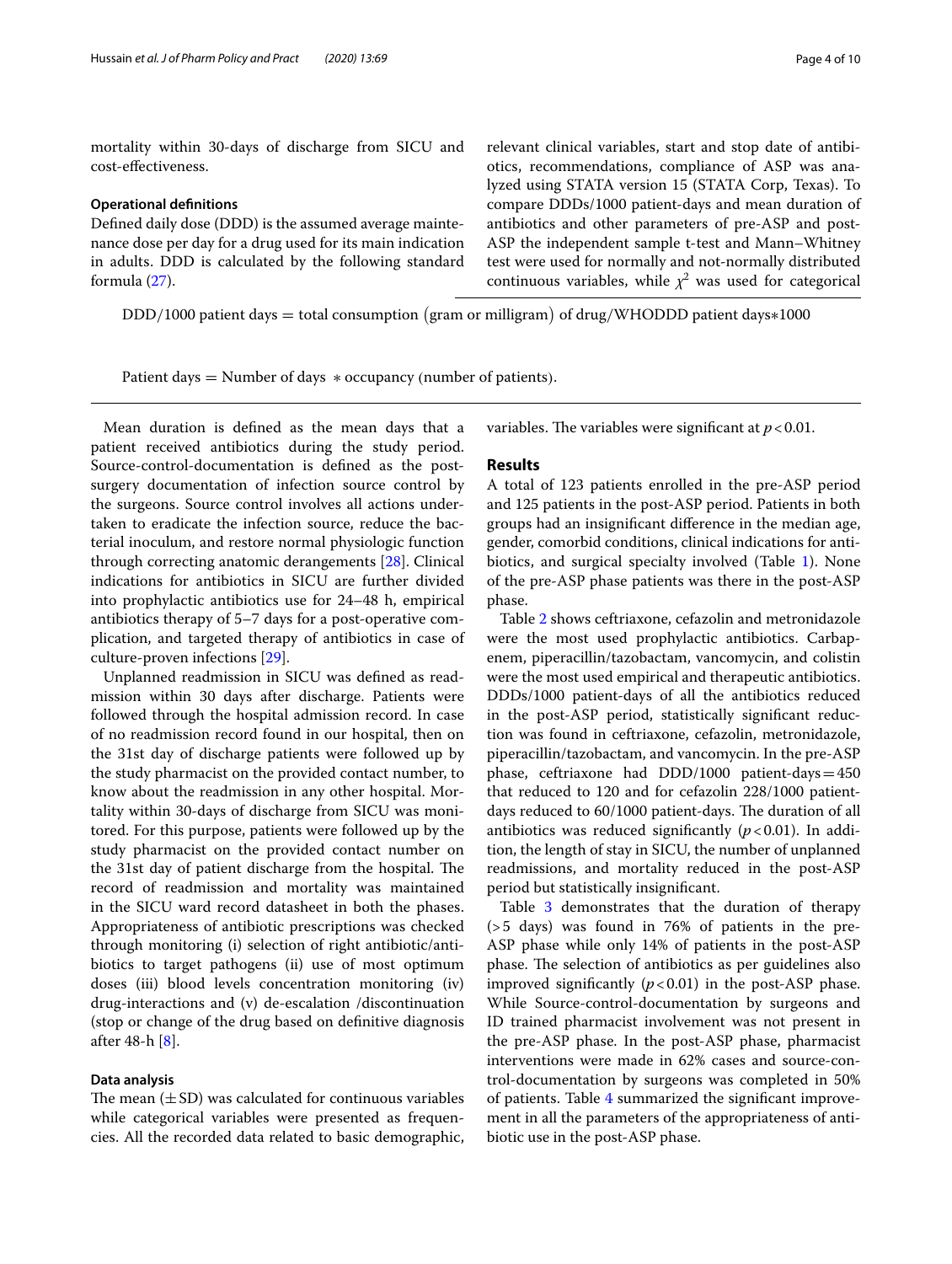| Variable                                        | Pre-ASP intervention ( $n = 123$ ) (%) | Post-ASP intervention ( $n = 125$ ) (%) | p value |
|-------------------------------------------------|----------------------------------------|-----------------------------------------|---------|
| Demographic characteristics                     |                                        |                                         |         |
| Age (years)*                                    | 51(11.2)                               | 53 (9.5)                                | 0.87    |
| Gender (male)                                   | 88 (72)                                | 93 (74)                                 | 0.68    |
| Comorbidities**                                 |                                        |                                         |         |
| Cardiovascular illnesses                        | 21(17)                                 | 23(18)                                  | 0.86    |
| Chronic hepatobiliary illnesses                 | 12(10)                                 | 13(10)                                  |         |
| Chronic renal illnesses                         | 8(7)                                   | 7(6)                                    |         |
| Diabetes mellitus                               | 30(24)                                 | 32(26)                                  |         |
| Malignancies                                    | $\overline{0}$                         | $\mathbf{0}$                            |         |
| Chronic neurological/neuropsychiatric illnesses | 3(2)                                   | 4(3)                                    |         |
| Chronic respiratory illnesses                   | 5(4)                                   | 4(3)                                    |         |
| $\geq$ 2 chronic medical illnesses              | 8(7)                                   | 7(6)                                    |         |
| No comorbid condition                           | 36(29)                                 | 35(28)                                  |         |
| Clinical indications for antibiotics in SICU    |                                        |                                         |         |
| Prophylaxis                                     | 58 (47)                                | 55 (44)                                 | 0.78    |
| Empirical                                       | 43 (35)                                | 45 (36)                                 |         |
| Therapeutic                                     | 22(18)                                 | 25(20)                                  |         |
| Surgeries specialty involved                    |                                        |                                         |         |
| General surgery                                 | 53(43)                                 | 56 (45)                                 | 0.75    |
| Neurosurgery                                    | 42 (34)                                | 40 (32)                                 |         |
| Orthopedic                                      | 15(12)                                 | 18(14)                                  |         |
| Obs/gyn                                         | 7(6)                                   | 6(5)                                    |         |
| ENT                                             | 4(3)                                   | 3(2)                                    |         |
| Vascular                                        | 2(2)                                   | 2(2)                                    |         |

# <span id="page-4-0"></span>**Table 1 Patients' characteristics and clinical indications for antibiotic in pre-ASP and post-ASP phases-ASP**

*SICU*surgical intensive care unit, *ASP*antibiotic stewardship program,*Obs/gyn*obstetrics and gynecological, *ENT*ears, nose and throat, *ns*not signifcant Mean (SD)

\*\*Comorbidities were coded from the World Health Organization, International Classification of Diseases, 10<sup>th</sup> revision, Clinical Modification (ICD-10) [[23\]](#page-8-20)

Table [5](#page-6-0) shows the detail of ASP related cost breakdown in both the phases. Table [6](#page-6-1) summarized the ASP related cost. The net cost saving is 6360 US\$ per year in 9 bedded SICU. The major cost-saving was noted due to reduced antibiotics consumption, around US\$ 18,000 (PKR 2.8 million) yearly.

# **Discussion**

The strength of this ASP was the execution of main interventions of ASP i.e. prior authorization for restricted drugs and prospective-audit-with-feedback along with the supplemental efforts of training pharmacists, updating physicians, and source-control-documentation by the surgeons. We found this dual efort very efective like previous studies [[30\]](#page-9-6). Moreover, the results of our study showed a robust and signifcant impact of ASP on antibiotic use in our adult SICU. Considerably in the pre-ASP phase, there was poor adherence to antibiotics guidelines in terms of duration of therapy and appropriate antimicrobials selection. In the post-ASP phase duration of targeted therapy of fewer than 5 days and the selection of appropriate antibiotics improved signifcantly. Almost 50% reductions in the use of prophylaxis and empirical antibiotics were achieved. This remarkable ASP implementation impact could be related to the ID-trained pharmacist involvement in the ASP-team that contributed through making valuable intervention of drug interaction, therapeutic serum concentration monitoring, and doses optimization in 62% cases. Prospective-audit-withfeedback decreased delays in antibiotics prescription, dispensation, and administration.

There were 3 unplanned readmissions in the pre-ASP phase and all related to infection while in the post ASP phase there was only one unplanned readmission, but not due to infection. Shorter SICU stay was observed in the post ASP phase, which could better indicate the impact of ASP with multiple strategies to reduce the infectionrelated SICU stay. Our results are also supported by previous literature [[9,](#page-8-8) [21](#page-8-18), [31](#page-9-7)].

Several published ASP reports have shown incontestable vital and frm efects on antimicrobial usage with reduced healthcare-associated infection rates and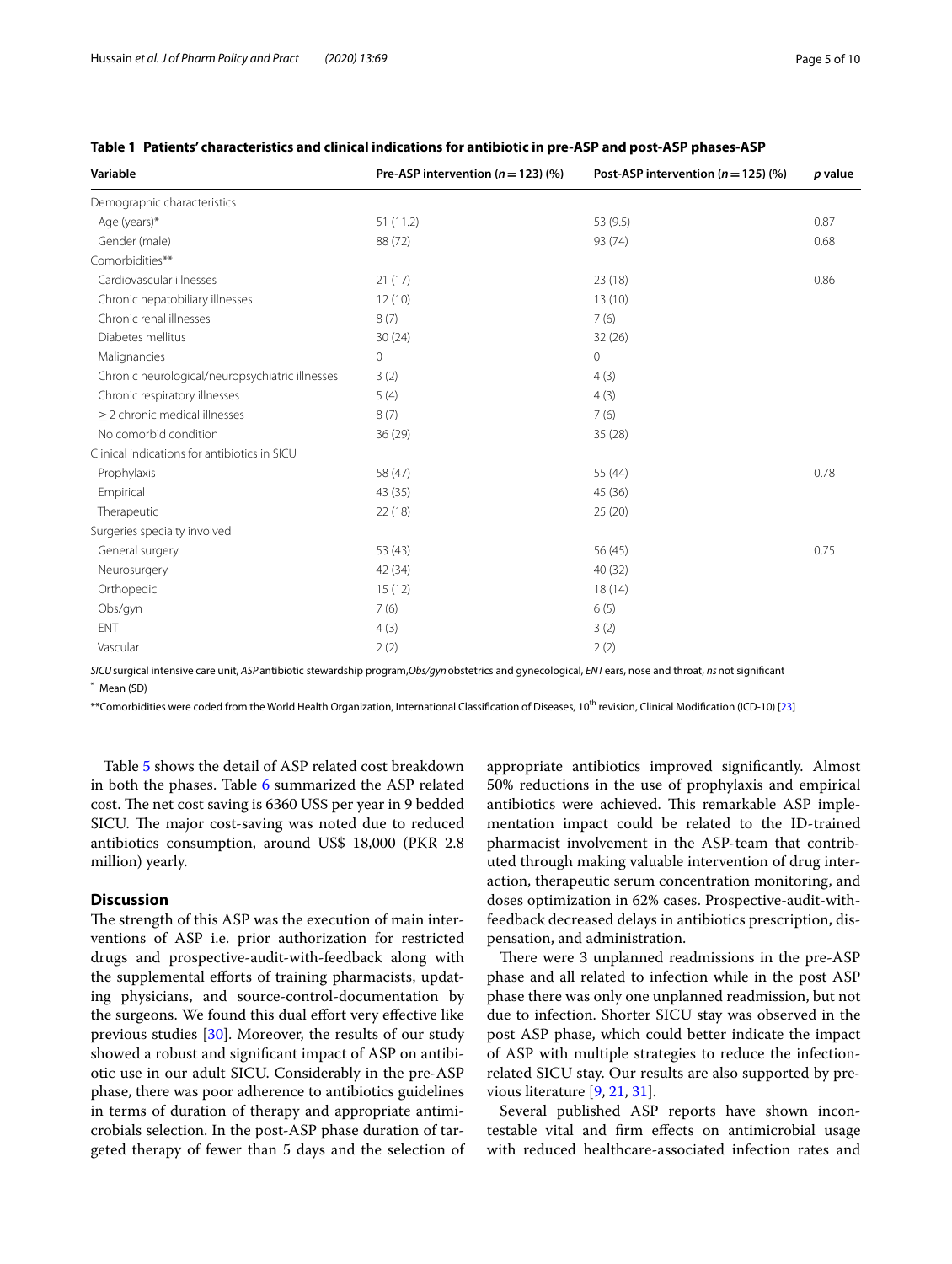# <span id="page-5-0"></span>**Table 2 Comparison of antibiotics use in pre-ASP and post -ASP phases**

| Variable                                      | Pre-ASP intervention ( $n = 123$ ) | Post-ASP intervention ( $n = 125$ ) | p value |  |
|-----------------------------------------------|------------------------------------|-------------------------------------|---------|--|
| Total number of antibiotics doses             | 4400                               | 2840                                | < 0.01  |  |
| DDDs/1000 patient-days <sup>*</sup>           |                                    |                                     |         |  |
| Total antibiotics used                        | 368                                | 175                                 | < 0.01  |  |
| Prophylactic antibiotics                      |                                    |                                     |         |  |
| Ceftriaxone                                   | 450                                | 120                                 | < 0.01  |  |
| Metronidazole                                 | 280                                | 110                                 | < 0.01  |  |
| Cefazolin                                     | 228                                | 60                                  | < 0.01  |  |
| Empirical and therapeutic antibiotics         |                                    |                                     |         |  |
| Carbapenems                                   | 540                                | 420                                 | 0.23    |  |
| Piperacillin/tazobactam                       | 390                                | 150                                 | < 0.01  |  |
| Vancomycin                                    | 320                                | 190                                 | < 0.01  |  |
| Colistin                                      | 310                                | 240                                 | 0.24    |  |
| Mean duration of antibiotics therapy (days)** |                                    |                                     |         |  |
| Prophylactic antibiotics                      |                                    |                                     |         |  |
| Ceftriaxone                                   | 5.5(2.3)                           | 1.8(1.3)                            | < 0.01  |  |
| Cefazolin                                     | 4.3(2.7)                           | 1.9(1.4)                            | < 0.01  |  |
| Metronidazole                                 | 3.0(2.2)                           | 1.5(0.7)                            | < 0.01  |  |
| Empirical and therapeutic antibiotics         |                                    |                                     |         |  |
| Piperacillin/tazobactam                       | 6.7(3.4)                           | 2.7(1.2)                            | < 0.01  |  |
| Carbapenem                                    | 10(3.6)                            | 4.4(2.3)                            | < 0.01  |  |
| Vancomycin                                    | 6.5(3.7)                           | 3.1(1.7)                            | < 0.01  |  |
| Colistin                                      | 7.9(4.6)                           | 4.8(2.6)                            | < 0.01  |  |
| Other clinical measures                       |                                    |                                     |         |  |
| Length of stay in SICU (days)**               | 5.2(3.1)                           | 4.7(3.0)                            | 0.09    |  |
| Mortality                                     | 21 (17.1%)                         | 18 (14.4%)                          | 0.67    |  |
| Readmissions                                  | 3.0 (2.4%)                         | $1.0(0.8\%)$                        | 0.07    |  |

\* Defned daily dose/1000 patient days; \*\*data presented as mean (SD); SICU=surgical intensive care unit; ASP=antibiotic stewardship program

# <span id="page-5-1"></span>**Table 3 Comparison of interventions data in pre-ASP and post-ASP phases**

| Variable                                  | Pre-ASP intervention $(n = 123)$ (%) | Post-ASP intervention $(n=125)$ (%) | <i>p</i> value |  |
|-------------------------------------------|--------------------------------------|-------------------------------------|----------------|--|
| Pharmacist interventions                  | None                                 | 78 (62.4)                           |                |  |
| Selection of antibiotic as per quidelines | 52 (42)                              | 94 (75)                             | < 0.01         |  |
| Duration of therapy > 5 days              | 93 (76)                              | 17(14)                              | < 0.01         |  |
| Source-control-documentation              | None                                 | 62(49.6)                            |                |  |

*ASP* antibiotic stewardship program; *Pharmacist interventions* dose optimization/drug interactions/levels monitoring

# <span id="page-5-2"></span>**Table 4 Appropriateness of antibiotic prescriptions in pre-ASP and post-ASP phases**

| Parameters of appropriateness of antibiotic use                                          | Pre-ASP intervention ( $n = 123$ )<br>(%) | Post-ASP intervention ( $n = 125$ )<br>(%) | <i>p</i> value |
|------------------------------------------------------------------------------------------|-------------------------------------------|--------------------------------------------|----------------|
| Selection of right antibiotics to target pathogens                                       | 52 (42)                                   | 94 (75)                                    | < 0.01         |
| Use of most optimum doses                                                                | 30(24)                                    | 109 (87)                                   | < 0.01         |
| Blood levels concentration monitoring                                                    | 15 (12)                                   | 100 (80)                                   | < 0.01         |
| Drug-interactions                                                                        | 32(26)                                    | 15 (12)                                    | < 0.01         |
| De-escalation/discontinuation of antibiotics based on definitive<br>diagnosis after 48-h | 25(20)                                    | 120 (96)                                   | < 0.01         |

Single patient might appear in no, one or more than one parameter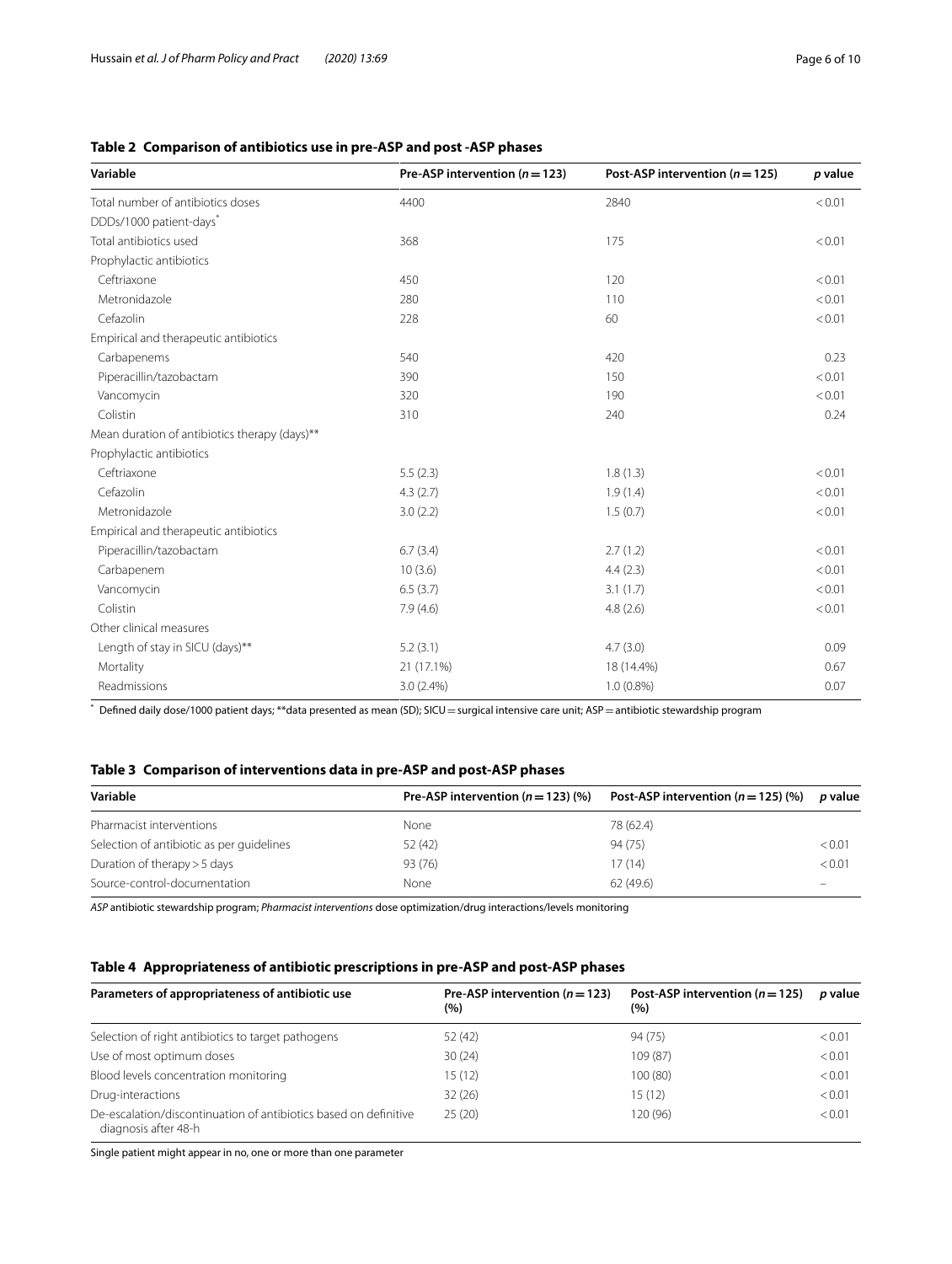| Variable                                                                                    | <b>Pre-ASP intervention</b> |        |                                                                                         | <b>Post-ASP intervention</b> |        |      |
|---------------------------------------------------------------------------------------------|-----------------------------|--------|-----------------------------------------------------------------------------------------|------------------------------|--------|------|
|                                                                                             |                             |        | Unit cost (US\$) Quantity Total cost (US\$) Unit cost (US\$) Quantity Total cost (US\$) |                              |        |      |
| Direct cost                                                                                 |                             |        |                                                                                         |                              |        |      |
| Physician cost (hours)                                                                      |                             |        |                                                                                         |                              |        |      |
| Education<br>Consultation<br>Feedback                                                       |                             |        |                                                                                         | 25                           | 180    | 4500 |
| Microbiologist cost (hours)                                                                 |                             |        |                                                                                         |                              |        |      |
| Data collection<br>Susceptibility reporting                                                 |                             |        |                                                                                         | 12                           | 90     | 1080 |
| Pharmacist cost (hours)                                                                     |                             |        |                                                                                         |                              |        |      |
| Data collection and analysis<br>Interventions                                               |                             |        |                                                                                         | 5                            | 215    | 1075 |
| Administrative cost for ASP designing, implementing, -<br>monitoring and evaluating (hours) |                             |        |                                                                                         | 30                           | 50     | 1500 |
| Indirect cost                                                                               |                             |        |                                                                                         |                              |        |      |
| Pharmacy time (hours)                                                                       |                             |        |                                                                                         |                              |        |      |
| Pharmacist order processing                                                                 | 3                           | 200    | 600                                                                                     | 3                            | 80     | 240  |
| Technician (preparation and dispensing                                                      | 2                           | 400    | 800                                                                                     | 2                            | 190    | 380  |
| Medication administration nurses time (hours)                                               | 2.5                         | 750    | 1875                                                                                    | 2.5                          | 396    | 990  |
| Consumables and logistics related to IV ABXs admin-<br>istration                            | 1.5                         | 4400   | 6600                                                                                    | 1.5                          | 2840   | 4260 |
| SICU bed per day cost                                                                       | 540                         | $5.2*$ | 2808                                                                                    | 540                          | $4.7*$ | 2538 |

# <span id="page-6-0"></span>**Table 5 Antibiotics stewardship programme (ASP) related cost breakdown in pre-ASP and post-ASP phases**

\* Mean length of SICU stay (day); The same brands of all the antibiotics were purchased and used throughout the study in pre and post phases

<span id="page-6-1"></span>

| Table 6 $\,$ Summary of ASP related cost in 4 months period in SICU unit ( $n$ $=$ 125) |
|-----------------------------------------------------------------------------------------|
|                                                                                         |

| <b>Variables</b>             | <b>Post-ASP Implementation</b> | <b>Pre-ASP Implementation</b> | Net cost saving |
|------------------------------|--------------------------------|-------------------------------|-----------------|
| Direct ASP costs (US\$)      | 8155                           | 0.0                           | 8155            |
| Indirect ASP costs (US\$)    | 8408                           | 12.683                        | $-4275$         |
| ABXs cost/4 months (US\$)    | 14,000                         | 20,000                        | $-6000$         |
| Net ASP cost/4 months (US\$) | 30,563                         | 32,683                        | $-2120$         |
| Net ASP cost/year (US\$)     | 91.689                         | 98.049                        | $-6360$         |

The same brands of all the antibiotics were purchased and used throughout the study in pre and post phases

mortality [[15](#page-8-13)]. However, targeted clinical indications of antibiotics in our study were almost the same in both phases. A recent meta-analysis reported the irrational use of antimicrobials in intensive care patients  $[32]$  $[32]$ , which is a key factor of the increasing trend of ABX-R. Similar practices of longer duration of antibiotics use were found in our SICU setting in the pre-ASP phase. However, in the post-ASP phase statistically signifcant reduction in the mean duration of antibiotics was recorded. Nevertheless, our study is conducted in the region of increasing ABX-R, we found higher mortality rates (21%) in patients receiving improper antimicrobials in pre-ASP. Similar results are reported by previous studies, with a high mortality rate at 28 and 60 days in patients receiving inappropriate antibiotics  $[32]$  $[32]$  $[32]$ . Therefore, in the four-month post-ASP period, we found a reduced mortality rate (13%) within 30 days follow up from a day of discharge.

The lack of adherence to ASP principles by the surgical teams also afects the medical care of the patients. Historically ASP efforts have mainly targeted medical specialties  $[33]$  $[33]$ . This is a critical oversight, and optimizing antimicrobial prescribing before, during, and after surgery should be a central principle of tackling antimicrobial resistance [[34\]](#page-9-10). Most of the ASP research in surgery is focused on antibiotic prophylaxis and prevention of surgical site infections [[33\]](#page-9-9). It is imperative however to engage more with surgical teams and try and address antimicrobial prescribing more comprehensively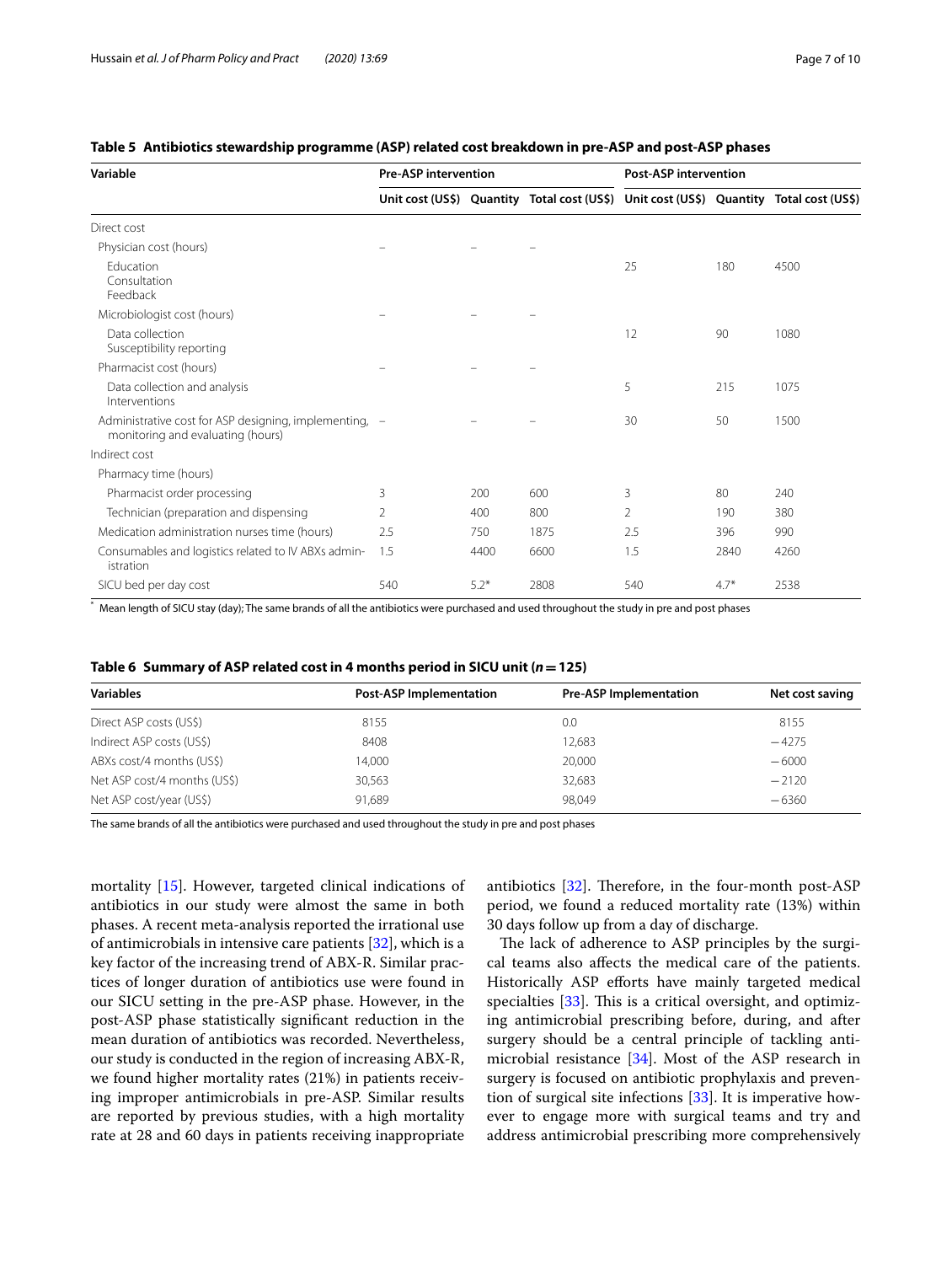along the entire surgical pathway. It has previously been reported [\[35](#page-9-11)[–37\]](#page-9-12) that peer endorsement is an important factor in the uptake of sustainable interventions in healthcare. The role of local champions and organizational leaders is important determinants in shifting antimicrobial prescribing behaviors, social norms, and values over time.

To address and overcome this lapse, source-controldocumentation was used as one of the main components of the ASP, as documentation of the rationale of antimicrobials at the start is associated with better outcomes in terms of de-escalation or discontinuation [\[38](#page-9-13)]. In the post-ASP phase, source-control-documentation improved up to 49.6%, with the help of educational sessions conducted in the implementation phase before starting ASP in SICU. Therefore, improvement in sourcecontrol-documentation helped in the timely de-escalation or discontinuation of empirical antibiotics, which have a significant effect on alleviating the emergence of resistance [[39\]](#page-9-14).

Some healthcare providers consider that an ASP emphasizes more on cost savings rather than patient care and quality improvement. This study in SICU of LMIC showed that with ASP implementation all the clinical measures improved. Major cost saving resulted due to a reduction in inappropriate consumption and expenditure of antibiotics via optimal selection and prescription, the ultimate target of ASP implementation [[9\]](#page-8-8). All the extra human costs of our ASP were also compensated by savings from antibiotics expenditure. We found that the physician's consultation and feedback cost constituted the biggest part of all ASP direct costs. Human cost reduction and further improving the savings from antibiotics expenditure is required for the sustainable success of ASP. It needs to cultivate correct prescribing behavior among the doctors through continuous education and timely feedback mechanism. The administrative arrangements have been made formally with the involvement of the hospital administration; thus the continuity of the practices will be audited that will give a sustained impact.

Overall with the implementation of ASP in our SICU, a hospital can possibly save around US\$ 18,000 (PKR 2.8 million) yearly from the rational use of antibiotics, which is a signifcant fgure. To our knowledge, it is the frst report from SICU of any LMIC and has shown remarkable achievement in terms of antibiotics consumption, clinical and economic outcomes.

The findings of the current study from tertiary care private sector teaching hospital in Karachi, Pakistan encourages the public sector hospitals to identify key champions to engage with government and policymakers to ensure efective support for and scale-up of interventions in the public sector hospitals to implement the ASP program

[[40\]](#page-9-15). To optimize antimicrobial use and establish effective ASP in LMICs settings frst there needs to be equitable access to standardized antimicrobials across the entire healthcare pathway  $[41]$  $[41]$ . This raises the question of the ethics of restricting excess antimicrobial use through ASP, in settings where inadequate access to healthcare remains a key issue. There must be a balance between reducing excess antimicrobial use without impeding access to them. ASP is essentially about optimizing antibiotics use, and it is therefore critical that it should not impede access to vulnerable populations in LMICs [\[42\]](#page-9-17).

In developed countries, the healthcare expenditure and investments by the government are accompanied by externally driven targets and performance measures which can put a strain on diminishing resources [\[42](#page-9-17)]. The use of an interdisciplinary approach, especially the involvement of ID trained specialized pharmacists is the key determinant of success in implementing the ASP program in our setting that can overcome some of the resource limitations. The success of this primarily ID pharmacist-led ASP initiative provides learning for other resource-limited settings  $[43]$  $[43]$ . The direct involvement of the surgical team through the source control documentation is another important determinant of success that addressed antimicrobial prescribing more comprehensively along the entire surgical pathway [\[35–](#page-9-11)[37\]](#page-9-12).

The limitations of our study include; it is a single centered study in private sector tertiary care hospital with limited duration and generalizability. The quasi-experimental design is associated with inherent limitations, including the potential for confounding bias. However, we did not fnd a signifcant diference in the patients' characteristics and clinical indications for antibiotics in pre-ASP and post-ASP phases. Still, diferences in unmeasured factors may exist between the groups. Although ICU is not in the frst line of health care systems that sufer a remarkable seasonal efect for the antibiotic prescription, there was a seasonal diference in the pre and post-analysis period in this study. Non-compliance by the surgeons with source-control-documentation was observed, that might overcome with educational sessions. ASP-team could not follow the patient shifted from the SICU due to limited human resources. Nonetheless, our study could serve as an example to other LMICs stewardship programs that are interested in analyzing the potential efectiveness of their interventions.

# **Conclusions**

We can summarize that implementation of ASP with supplemental efforts can improve the appropriateness of antibiotics prescriptions and optimization of the duration of antibiotics use. This approach is cost-effective mainly due to the reduced cost of antibiotics with rational use.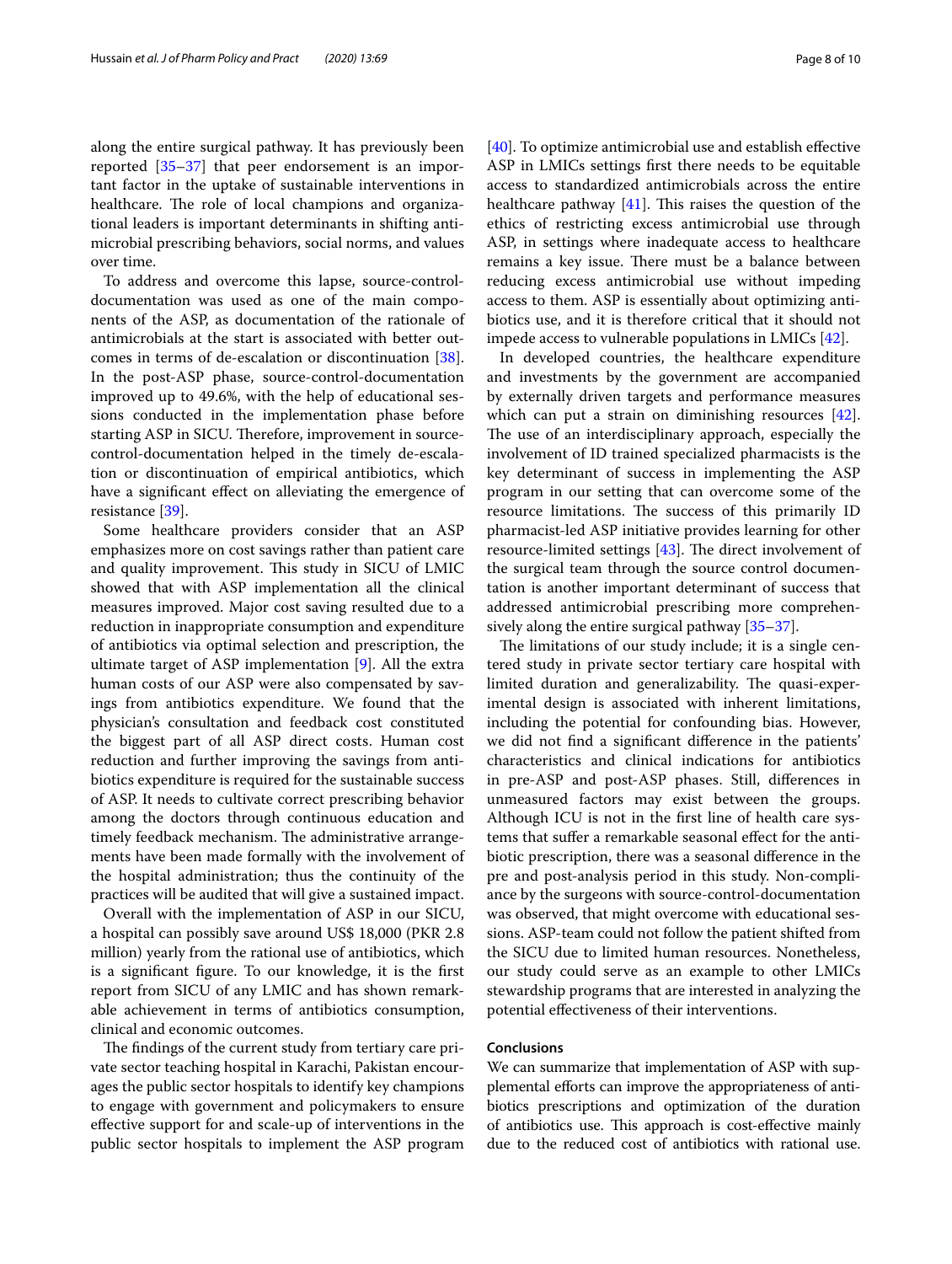Source-control-documentation is very important in surgical patients, its 100% compliance can improve the antibiotics practices to minimize the antimicrobial resistance in surgical patients. We also conclude that ASP implementation is feasible as only a comparatively few key healthcare providers are involved. The generalisability and sustainability of ASP to other medical units, acute care units, and outpatient clinics could be investigated in future studies.

### **Abbreviations**

ABX-R: Antibiotic resistance; LMICs: Lower/middle-income countries; ICUs: Intensive Care Units; SICU: Surgical Intensive Care Unit; PICU: Pediatric Intensive Care Unit; ASP: Antibiotic Stewardship Program; DDD: Defned Daily Dose; SHEA: Society for Healthcare Epidemiology of America; IDSA: Infectious Diseases Society of America; ID-Pharmacist: Infectious Disease Pharmacist; WHO: World Health Organization.

### **Acknowledgements**

We acknowledge the kind support of Dr. Abdul Moiz Hussain and Dr. Zafar Fatmi for providing their support in the process of fnal submission and language review.

### **Authors' contributions**

KH: Substantial contributions to the conception or design of the work. Performed the study and wrote the paper, Analysis or interpretation of data. Final approval of the version published. MF: Performed the study, Analysis or interpretation of data. GA: Co-wrote the paper, Analysis or interpretation of data. SS: Revised the work critically for important intellectual content. Supervised the research. SI: Performed the study. KHa: Performed the study, fnal review of the manuscript. HZ: Performed the study. All authors read and approved the final manuscript.

#### **Funding**

This study was conducted in an adult surgical intensive care unit of Aga Khan University Hospital, Karachi Pakistan.

#### **Availability of data and materials**

All data generated or analyzed during this study are included in this published article. The datasets used and/or analyzed during the current study are available from the corresponding author on reasonable request.

### **Ethics approval**

Approval was taken from Ethical Review Committee, Aga Khan University Karachi, Pakistan before starting this study (ERC # 2018-0523-504).

#### **Consent for publication**

Not applicable.

### **Competing interests**

The authors of this article do not have any commercial or fnancial conficts of interest.

# **Author details**

<sup>1</sup> Department of Pharmacy, Aga Khan University Hospital, Stadium Road (Main Pharmacy), P.O Box 3500, Karachi 74800, Pakistan. <sup>2</sup> Department of Anesthesia, Aga Khan University Hospital, Karachi, Pakistan.<sup>3</sup> Section of Microbiology, Aga Khan University Hospital, Karachi, Pakistan. 4 Department of Internal Medicine (Infectious Disease), Aga Khan University Hospital, Karachi, Pakistan. 5 Department of Surgery, Aga Khan University Hospital, Karachi, Pakistan.

Received: 24 July 2020 Accepted: 20 September 2020

### **References**

- <span id="page-8-0"></span>1. Organization WH. Antimicrobial resistance: global report on surveillance. Geneva: World Health Organization; 2014.
- <span id="page-8-1"></span>2. Laxminarayan R, Sridhar D, Blaser M, Wang M, Woolhouse M. Achieving global targets for antimicrobial resistance. Science. 2016;353(6302):874–5.
- <span id="page-8-2"></span>3. Smith RD, Coast J. Antimicrobial resistance: a global response. Bull World Health Organ. 2002;80:126–33.
- <span id="page-8-3"></span>4. Gonzales R, Malone DC, Maselli JH, Sande MA. Excessive antibiotic use for acute respiratory infections in the United States. Clin Infect Dis. 2001;33(6):757–62.
- <span id="page-8-4"></span>5. Erbay A, Çolpan A, Bodur H, Çevik MA, Samore MH, Ergönül Ö. Evaluation of antibiotic use in a hospital with an antibiotic restriction policy. Int J Antimicrob Agents. 2003;21(4):308–12.
- <span id="page-8-5"></span>6. Barlam TF, Cosgrove SE, Abbo LM, MacDougall C, Schuetz AN, Septimus EJ, et al. Implementing an antibiotic stewardship program: guidelines by the Infectious Diseases Society of America and the Society for Healthcare Epidemiology of America. Clin Infect Dis. 2016;62(10):e51–77.
- <span id="page-8-6"></span>7. Paskovaty A, Pflomm J, Myke N, Seo S. A multidisciplinary approach to antimicrobial stewardship: evolution into the 21st century. Int J Antimicrob Agents. 2005;25(1):1–10.
- <span id="page-8-7"></span>8. Polk R. Optimal use of modern antibiotics: emerging trends. Clin Infect Dis. 1999;29(2):264–74.
- <span id="page-8-8"></span>9. Ng C, Wu T, Chan W, Leung Y, Li C, Tsang D, et al. Clinical and economic impact of an antibiotics stewardship programme in a regional hospital in Hong Kong. Qual Saf Health Care. 2008;17(5):387–92.
- <span id="page-8-9"></span>10. Haque A, Hussain K, Ibrahim R, Abbas Q, Ahmed SA, Jurair H, et al. Impact of pharmacist-led antibiotic stewardship program in a PICU of low/ middle-income country. BMJ open quality. 2018;7(1):e000180.
- <span id="page-8-10"></span>11. Davey P, Brown E, Charani E, Fenelon L, Gould IM, Holmes A, et al. Interventions to improve antibiotic prescribing practices for hospital inpatients. Cochrane Database System Rev 2013(4).
- <span id="page-8-11"></span>12. Dik J-WH, Vemer P, Friedrich AW, Hendrix R, Lo-Ten-Foe JR, Sinha B, et al. Financial evaluations of antibiotic stewardship programs—a systematic review. Front Microbiol. 2015;6:317.
- <span id="page-8-12"></span>13. Bowes J, Yasseen AS III, Barrowman N, Murchison B, Dennis J, Moreau KA, et al. Antimicrobial stewardship in pediatrics: focusing on the challenges clinicians face. BMC Pediatr. 2014;14(1):212.
- 14. Di Pentima MC, Chan S. Impact of antimicrobial stewardship program on vancomycin use in a pediatric teaching hospital. Pediatr Infect Dis J. 2010;29(8):707–11.
- <span id="page-8-13"></span>15. Kaki R, Elligsen M, Walker S, Simor A, Palmay L, Daneman N. Impact of antimicrobial stewardship in critical care: a systematic review. J Antimicrob Chemother. 2011;66(6):1223–30.
- <span id="page-8-14"></span>16. Dellinger RP, Levy MM, Rhodes A, Annane D, Gerlach H, Opal SM, et al. Surviving Sepsis Campaign: international guidelines for management of severe sepsis and septic shock, 2012. Intensive Care Med. 2013;39(2):165–228.
- <span id="page-8-15"></span>17. Zhang Y-Z, Singh S. Antibiotic stewardship programmes in intensive care units: Why, how, and where are they leading us. World J Crit Care Med. 2015;4(1):13.
- <span id="page-8-16"></span>18. Nachtigall I, Tafelski S, Deja M, Halle E, Grebe M, Tamarkin A, et al. Longterm effect of computer-assisted decision support for antibiotic treatment in critically ill patients: a prospective 'before/after'cohort study. BMJ Open. 2014;4(12):e005370.
- <span id="page-8-17"></span>19. Dunkel N, Belaief W, Assal M, Corni V, Karaca Ş, Lacraz A, et al. Wound dehiscence and stump infection after lower limb amputation: risk factors and association with antibiotic use. J Orthopaedic Sci. 2012;17(5):588–94.
- 20. Hassan A, Rabie H, Elbanna EGM. Investigation of current practice on antibiotic prophylaxis for orthopedic surgeries of closed fractures in Egypt. J Pharm Sci Res. 2019;11(4):1541–7.
- <span id="page-8-18"></span>21. Group GASW. A global declaration on appropriate use of antimicrobial agents across the surgical pathway. Surg Infect. 2017;18(8):846–53.
- <span id="page-8-19"></span>22. Saleem Z, Saeed H, Hassali MA, Godman B, Asif U, Yousaf M, et al. Pattern of inappropriate antibiotic use among hospitalized patients in Pakistan: a longitudinal surveillance and implications. Antimicrobial Resistance Infect Control. 2019;8(1):188.
- <span id="page-8-20"></span>23. Saleem Z, Hassali MA, Hashmi FK, Godman B, Ahmed Z. Snapshot of antimicrobial stewardship programs in the hospitals of Pakistan: fndings and implications. Heliyon. 2019a;5(7):e02159.